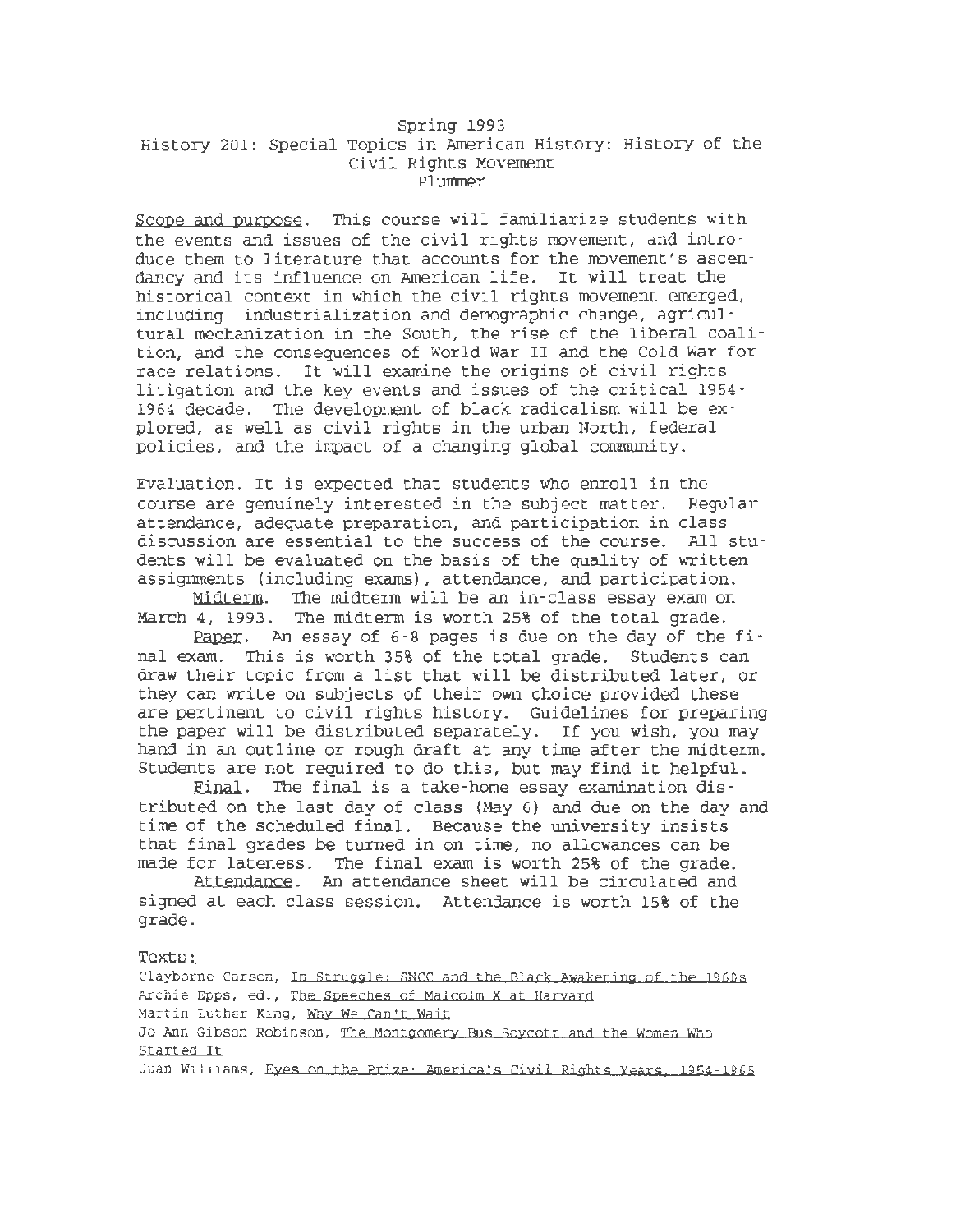### COURSE SOIEDULE

Reading assignments are due for the next class meeting.

WEEK 1: THE BACKGROUND OF PROTEST, 1 Jan. 19 - Introduction to the course. Reading: Eyes on the Prize, ch. 1. Jan. 21 - Jim Crow's recessional. Readjng: Eyes on the Prize, ch. 2.

WEEK 2: THE BACKGROUND OF PROTEST, 2 Jan. 26 - Urbanization and industrialization. Readjng: Eyes on the Prize, ch. 3. Jan. 28 - Agricultural change in the South. Reading: Robinson, Foreword, Preface, Prologue, chs. 1 and 2.

WEEK 3: RACE RELATIONS AND THE NATIONAL SCENE, 1945-1954 Feb. 2 The social sciences interpret race. Reading: Robinson, chs. 3 and 4. Feb. 4 - The legacy of World War II. Reading: Robinson, chs. 5 and G.

WEEK 4: CIVIL RIGHTS LITIGATION Feb. 9 From Plessy to Brown. Reading: Robinson, chs. 7, a, and 9. Feb. 11 From Brown to Bakke. Reading: MLK, chs. 1, 2, and 3.

WEEK 5: LIBERALISM AND POLITICS Feb. 16 - The Democratic Party's legacy. Reading: MLK, chs. 4, 5, and 6. Feb. 18 Liberals without portfolio. Reading: MLK, chs. 7 and 8.

WEEK 6: CHRISTIAN, NON-CHRISTIAN, AND SECULAR SOURCES OF BLACK INSURGENCY Feb. 23 - The black church and protest. Readjng: Eyes on the Prize, chs. 4 and 5. Feb. 25 - The philosophy of nonviolent civil disobedience. Reading: Eyes on the Prize, chs. 6, 7, and 8.

WEEK 7: WHITE SOUTHERN RESISTANCE Mar. 2 - White Southern resistance. Readjng: No assignment. Mar 4 - MIDTERM Readjng: No assignment.

#### Spring break week of March 7-14. No classes

WEEK 8: CLASS AND LEADERSHIP Mar. 16 The black bourgeoisie and the civil rights movement. Reading: Carson, Introduction, chs. 1 and 2. Mar. 18 The fracturing of class issues. Reading: Carson, chs. 3 and 4.

WEEK 9: CIVIL RIGHTS AND ECONOMIC JUSTICE Mar. 23 Poor people and just desserts.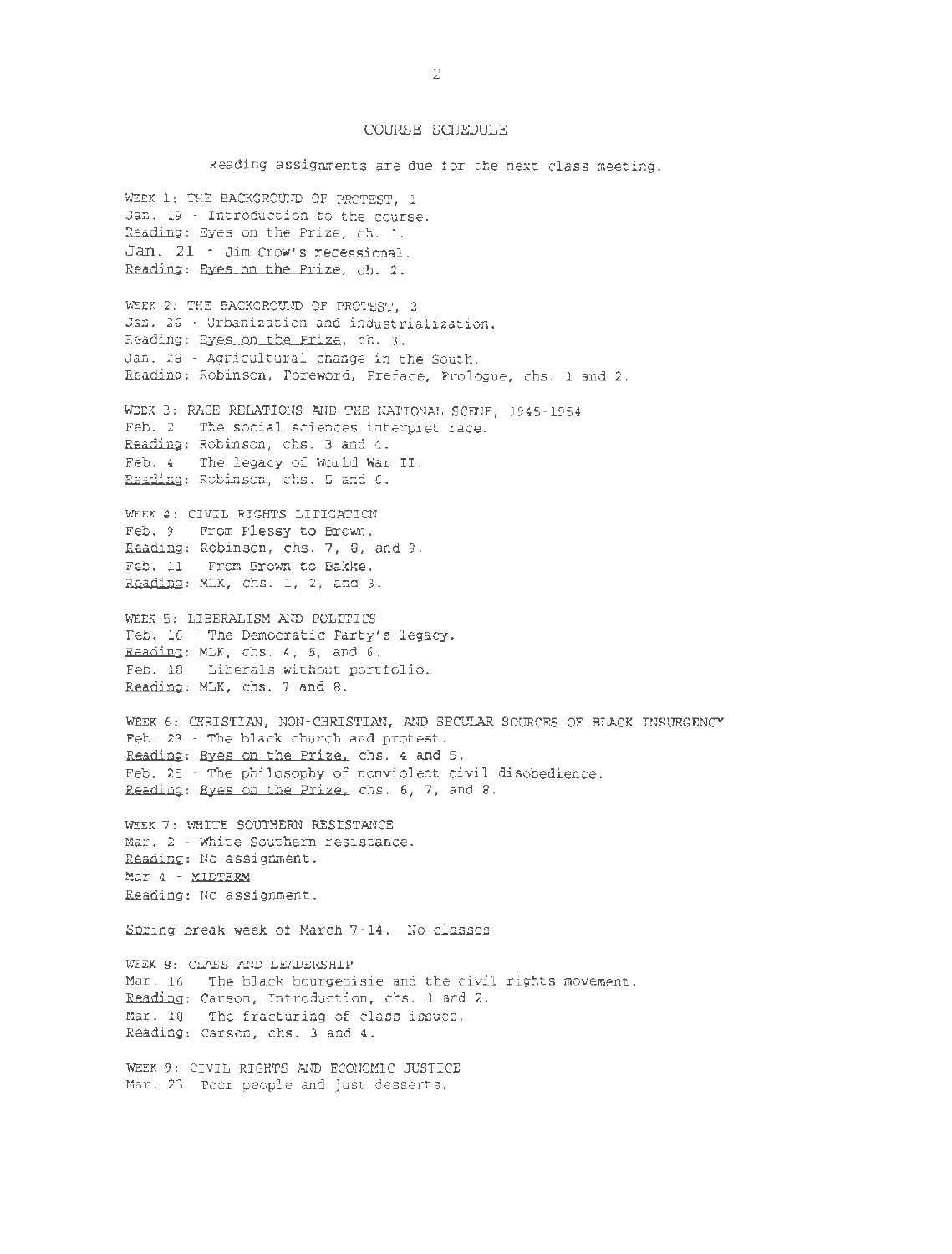Readjng: Carson, chs. 5 and G. Mar  $25$   $\cdot$  Emergence of the welfare rights issue. Reading: Carson, chs. 7 and 8. WEEK 10: GENDER ISSUES IN THE CIVIL RIGHTS MOVEMENT Mar. 30 - Afro-American women and empowerment. Reading: Carson, chs. 9 and 10. Apr. 1- Feminism and civil rights. Reading: Carson, chs. 11 and 12. WEEK 11: WAR AND INSURGENCY Apr. G Vietnam as a human rights issue. Reading: Carson, chs. 13 and 14. Apr. 8  $\cdot$  Vietnam and the Great Society. Reading: Carson, chs. 15 and 16. WEEK 12: BLACK POWER Apr. 13 - Southern roots of the Black Power movement. Readjng: Carson, ch. 17 through epilogue. Apr. 15 Northern roots of the Black Power movement. Reading: Malcolm X, Preface; sections 1 and 2 of Part I. WEEK 13: RADICALISM IN BLACK ALD WHITE Apr. 20 - The Selma aftermath. Reading: Malcolm x, section 3 of Part I. Apr. 22 - Civil rights and the "New Left." Reading: Malcolm X, sections 4 and 5 of Part I. WEEK 14: CIVIL RIGHTS IN THE URBAN NORTH Apr. 27 - SCLC's Chicago campaign and consequences. Readjng: Malcolm X, section 5 of Part I. Apr. 29 - Urban unrest and ethnic politics. Reading: Malcolm X, Harvard Law School Forum, Mar. 24, 1961. WEEK 15: THE FEDERAL POLICY FRONTIER

May 4 - Affirmative action. Reading: Malcolm X, Leverett House Forum, Mar. 18, 1964. May 6 - How far will you go? Readjng: Malcolm x, Harvard Law School Forum, Dec. 16, 1964. PAPERS DUE

3

 $\sim$